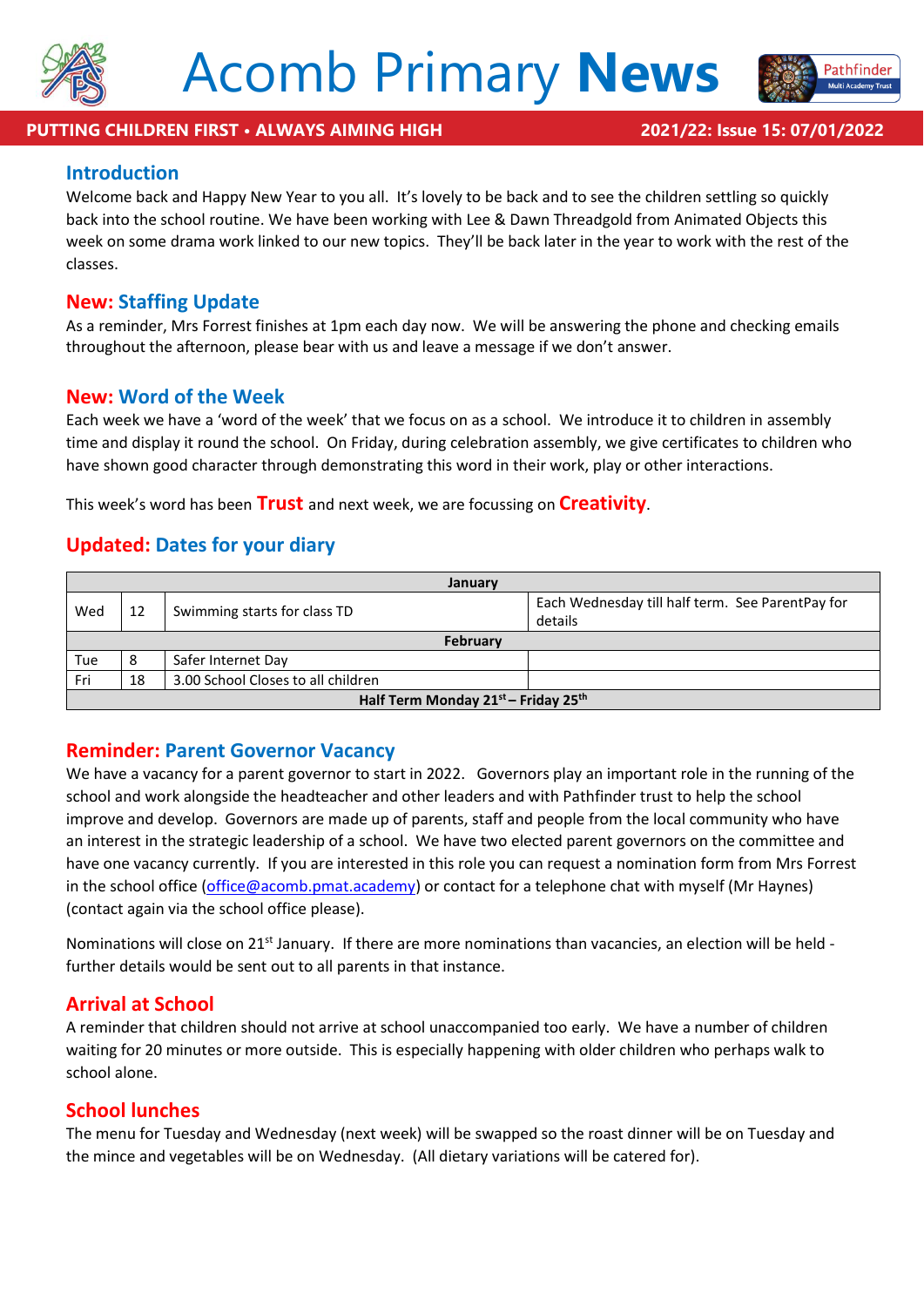



**PUTTING CHILDREN FIRST • ALWAYS AIMING HIGH 2021/22: Issue 15: 07/01/2022**

## **Spring Term Clubs**

These are the clubs we will have running after Christmas. Some are new and some are continuing from this term. Places for school clubs can be booked at<https://acomb.schoolcloud.co.uk/>

| Clubs run by school staff              |           |                   |                            |                    |  |  |  |
|----------------------------------------|-----------|-------------------|----------------------------|--------------------|--|--|--|
| <b>Club Name</b>                       | Day       | Run by            | Location                   | <b>Year Groups</b> |  |  |  |
| <b>Acapella Singing</b>                | Tuesday   | Miss Allen        | <b>School Hall</b>         | KS <sub>2</sub>    |  |  |  |
| Yoga (8.10am)                          | Wednesday | Mrs Batey         | <b>School Hall</b>         | Υ6                 |  |  |  |
| Earth (science) club                   | Thursday  | Mrs Johnson       | EP classroom               | Y1 & Y2            |  |  |  |
| Reading & Craft                        | Thursday  | Miss Greenwood    | Miss Greenwood's classroom | Y1                 |  |  |  |
| <b>Clubs run by External Providers</b> |           |                   |                            |                    |  |  |  |
| <b>Club Name</b>                       | Day       | Run by            |                            | <b>Year Groups</b> |  |  |  |
| Multi Sports                           | Tuesday   | Ignite            |                            | KS <sub>2</sub>    |  |  |  |
| Football                               | Tuesday   | <b>York City</b>  | See booking link below     | Y3 & Y4            |  |  |  |
| Dodgeball                              | Wednesday | Ignite            |                            | KS <sub>2</sub>    |  |  |  |
| Football                               | Wednesday | Ignite            |                            | Y5 & Y6            |  |  |  |
| <b>Tennis</b>                          | Thursday  | <b>ABC Tennis</b> |                            | Y1 & Y2            |  |  |  |
| Tennis (8.00am)                        | Friday    | <b>ABC Tennis</b> |                            | KS <sub>2</sub>    |  |  |  |
| Multi Skills                           | Friday    | Ignite            |                            | Y1 & Y2            |  |  |  |

York City Club Booking Link [https://officialsoccerschools.co.uk/yorkcity/catalog/product/view/id/15529/s/year-3-](https://officialsoccerschools.co.uk/yorkcity/catalog/product/view/id/15529/s/year-3-4-acomb-primary-school/category/55/) [4-acomb-primary-school/category/55/](https://officialsoccerschools.co.uk/yorkcity/catalog/product/view/id/15529/s/year-3-4-acomb-primary-school/category/55/)

Ignite link [www.ignitesportcoaching.co.uk](http://www.ignitesportcoaching.co.uk/)

# **Family Matters York - Courses for parents/carers**

Time Out for Parents - the Primary Years

Tuesday evenings 7.15 to 9pm for 5 weeks starting 18th January, online via Zoom.

For flyer click **[here](https://fmy.us2.list-manage.com/track/click?u=474a5c81c8b8dd94a65c4787d&id=07ff2705d4&e=3a854b0c68)**

Wednesday mornings 9.30 to 11.30am for 5 weeks starting 19th January at Heworth Methodist Church, Heworth Village, York YO31 1AE

For flyer click [here](https://fmy.us2.list-manage.com/track/click?u=474a5c81c8b8dd94a65c4787d&id=865c4f102b&e=3a854b0c68)

Handling Anger in the Family

Monday evenings 7.15 to 9pm for 4 weeks starting 17th January, online via Zoom.

For flyer click **[here](https://fmy.us2.list-manage.com/track/click?u=474a5c81c8b8dd94a65c4787d&id=5f30b8b49f&e=3a854b0c68)**

Tuesday mornings 9.30 to 11.30am for 4 weeks starting 18th January at The Avenues Children's Centre, Sixth Ave,

Tang Hall, YO31 0TX

For flyer click [here](https://fmy.us2.list-manage.com/track/click?u=474a5c81c8b8dd94a65c4787d&id=037973c410&e=3a854b0c68)

Thursday afternoons 12.45 to 2.45pm for 4 weeks starting 27th January, online via Zoom.

For flyer click **[here](https://fmy.us2.list-manage.com/track/click?u=474a5c81c8b8dd94a65c4787d&id=cc7258c52b&e=3a854b0c68)**

To book a place or for further information please contact

Helen Atkinson on 07393 147259

email **[helenatkinson@fmy.org.uk](mailto:helenatkinson@fmy.org.uk)**

or you can find more information about our courses on our website [https://fmy.org.uk/parenting](https://fmy.us2.list-manage.com/track/click?u=474a5c81c8b8dd94a65c4787d&id=a388201610&e=3a854b0c68)**/**